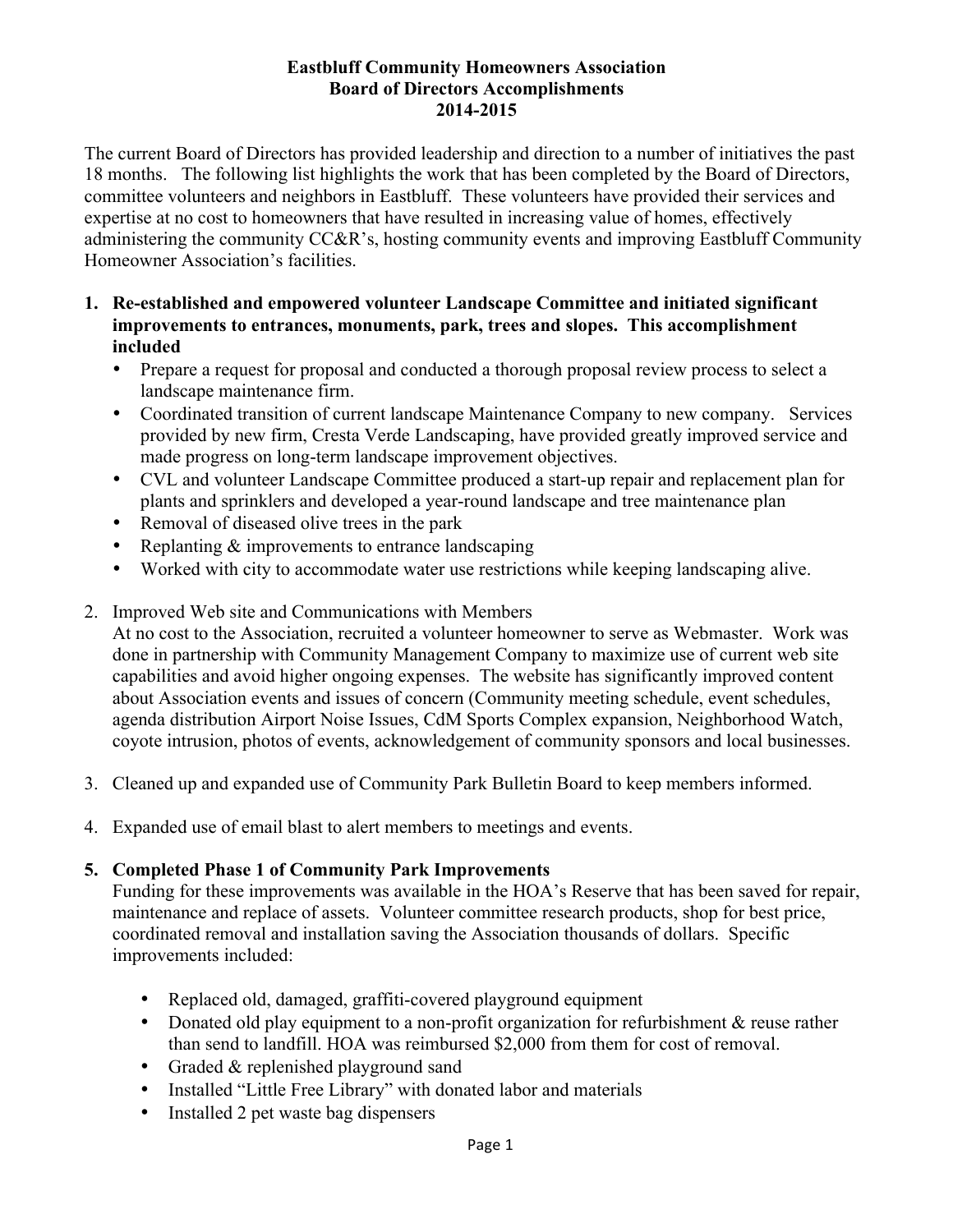- Discarded broken picnic table and purchased 3 new tables including one ADA compliant
- Purchased 7 new park benches to replace 20-30 year old damaged ones
- Sold old shabby park benches for \$420
- Replaced damaged & rusted volleyball poles & net
- Authorized quarterly deep cleaning of community park equipment, benches, tables and walkways
- Bulletin Board approved volunteer to post relevant and current community information on the bulletin board
- Approved Park Rules
- Park Improvement Committee obtained community suggestions for naming our community park
- BOD Selected Blue Heron Park name
- 6. The Park Improvement Committee under Board direction also researched proposed phase 2 park improvements & cost estimates. Coordinated planning and cost estimating for electrical power repair and improvement, pathway and tree lighting. This decision is pending and will be considered at December HOA meeting.
- 7. The Park Improvement Committee under Board direction also researched proposed phase 3 park improvements & cost estimates. A report to the community and a restroom feasibility study will be considered at December HOA meeting.
	- 1. Picnic shelter
	- 2. Drinking fountain/water station
	- 3. Restroom
- 8. Conducted the following community events for homeowners with the generous support of sponsors and underwriters
	- a. Gingerbread houses  $&$  Holiday Lights contest Dec 2014
	- b. Easter Egg Hunt
	- c. Little Free Library Dedication
	- d. Memorial Day in the Park
	- e. July 4 in the Park
	- f. Neighborhood Watch Block Party
	- g. Family movie night in the park
	- h. Jazz Night in Blue Heron Park
	- i. Opening celebration of Little Free library
	- j. Pumpkin Carving Party
	- k. Christmas Holiday and Caroling Party at the park